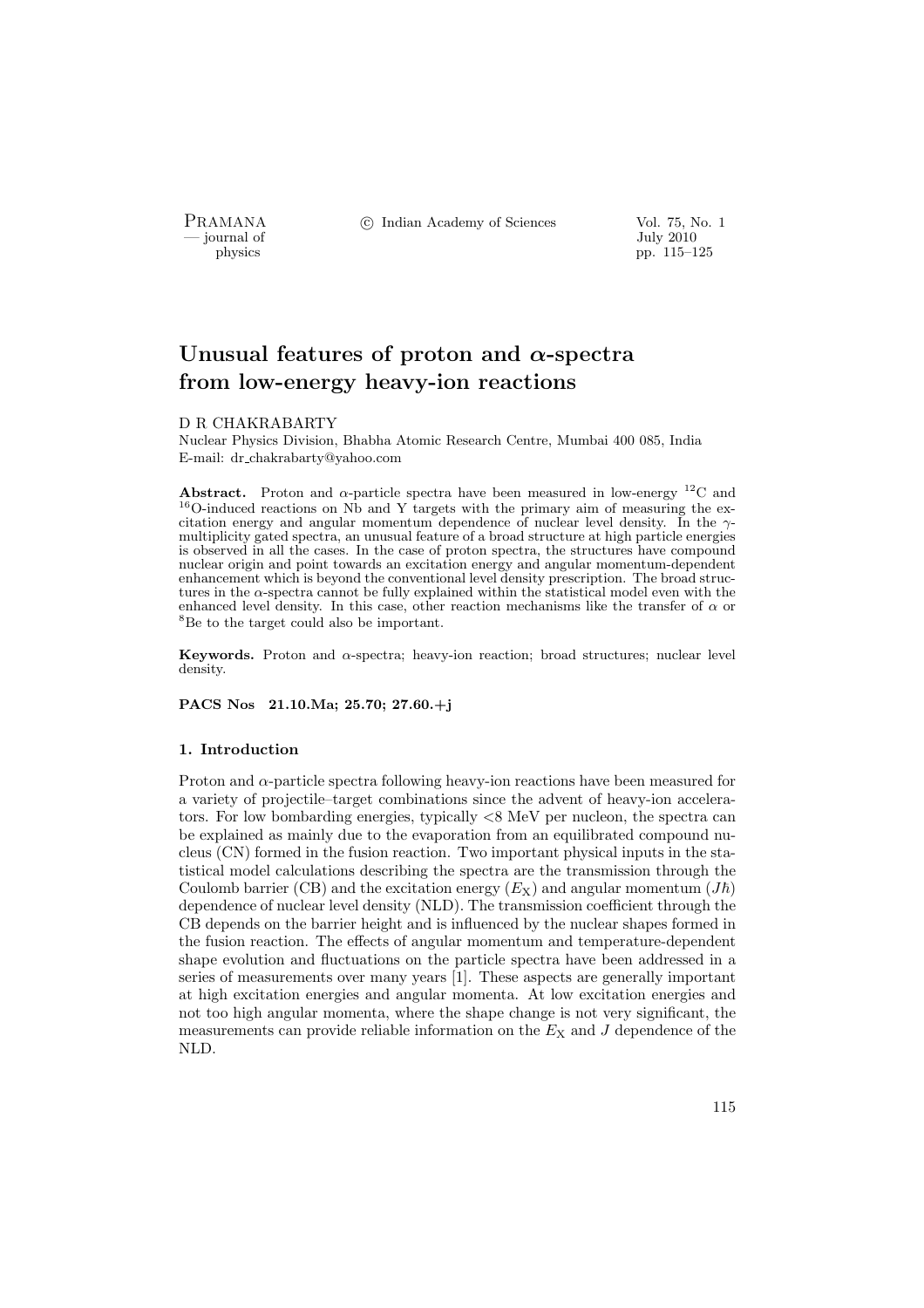Nuclear level density [2–4] is a very important physical quantity not only from the fundamental point of view of understanding a many-fermion quantum system but also for its application. Many theoretical methods have been adopted for the calculation of the NLD. One method is statistical in terms of the partition function and was originally utilized [2,3] assuming a constant spacing in the single-particle energies. An analytic form of the dependence of NLD on the excitation energy and angular momentum was derived with some further approximations. The simplistic picture was later modified to incorporate the surface effects, the pairing and shell effects, collective enhancement etc. from a semi-empirical phenomenological approach [4]. There are many other theoretical methods based on more microscopic approaches [5]. The experimental measurement of the NLD over a wide range of  $E<sub>X</sub>$  and J is a basic necessity to test any of these theoretical calculations.

The scenario of the experimental measurements of the NLD is far from complete. Various measurements are reported based on neutron and charged particle capture resonances [6], Ericson fluctuation analysis of compound nuclear reactions [7], γ-ray spectral measurements following the inelastic and transfer reactions [8] etc. In all these, the ranges of  $E_X$  and/or J are not high. Measurement of particle spectra in heavy-ion reactions [4] has the potential to extend both  $E_X$  and J ranges. In many of these measurements, an average information is extracted since the particles are emitted in a multistep process spanning a range of excitation energies and nuclei.

We have been pursuing a program of the measurement of proton and  $\alpha$ -spectra in low-energy heavy-ion reactions with the primary motivation of measuring the  $E<sub>X</sub>$  and J dependence of NLD. In our low bombarding energy regime (typically  $<5$ ) MeV per nucleon), the statistical model of evaporation can be confidently applied to describe the spectra. The NLD information is extracted from the high-energy part of the particle spectra for which the uncertainty in the calculation of transmission coefficient is small. The selection of low  $E<sub>X</sub>$  in the CN and the high particle energy ensures that the first step decay from the CN contributes predominantly. Therefore, the NLD of a specific nucleus is addressed instead of that of an ensemble average. These conditions are not satisfied for a wide variety of target–projectile combinations. The excitation energy range is also restricted typically up to  $\sim$ 25 MeV. However, many nuclear structure effects are manifested in this range making this an interesting regime of study.

The first phase of our program was on the inclusive proton spectra from which we extracted the  $E<sub>X</sub>$  dependence of the total (*J*-summed) NLD for some nuclei [9,10]. In the measurements on the J-dependence of the NLD, derivable from the spectra measured in coincidence with  $\gamma$ -ray multiplicity (a quantity related to J), we were confronted with some unusual observations. Departing from the expected monotonically decreasing cross-section with proton kinetic energies (as seen in the inclusive spectra), broad structures were observed [11,12] at high  $\gamma$ -ray multiplicity. This paper is concerned with these observations and their possible interpretation.

## 2. Experimental methods and earlier observations

The experimental measurements to be described in this paper were performed with  $12^1$ C and  $16^1$ O beams bombarding  $93$ Nb and  $89$ Y targets in the Mumbai Pelletron.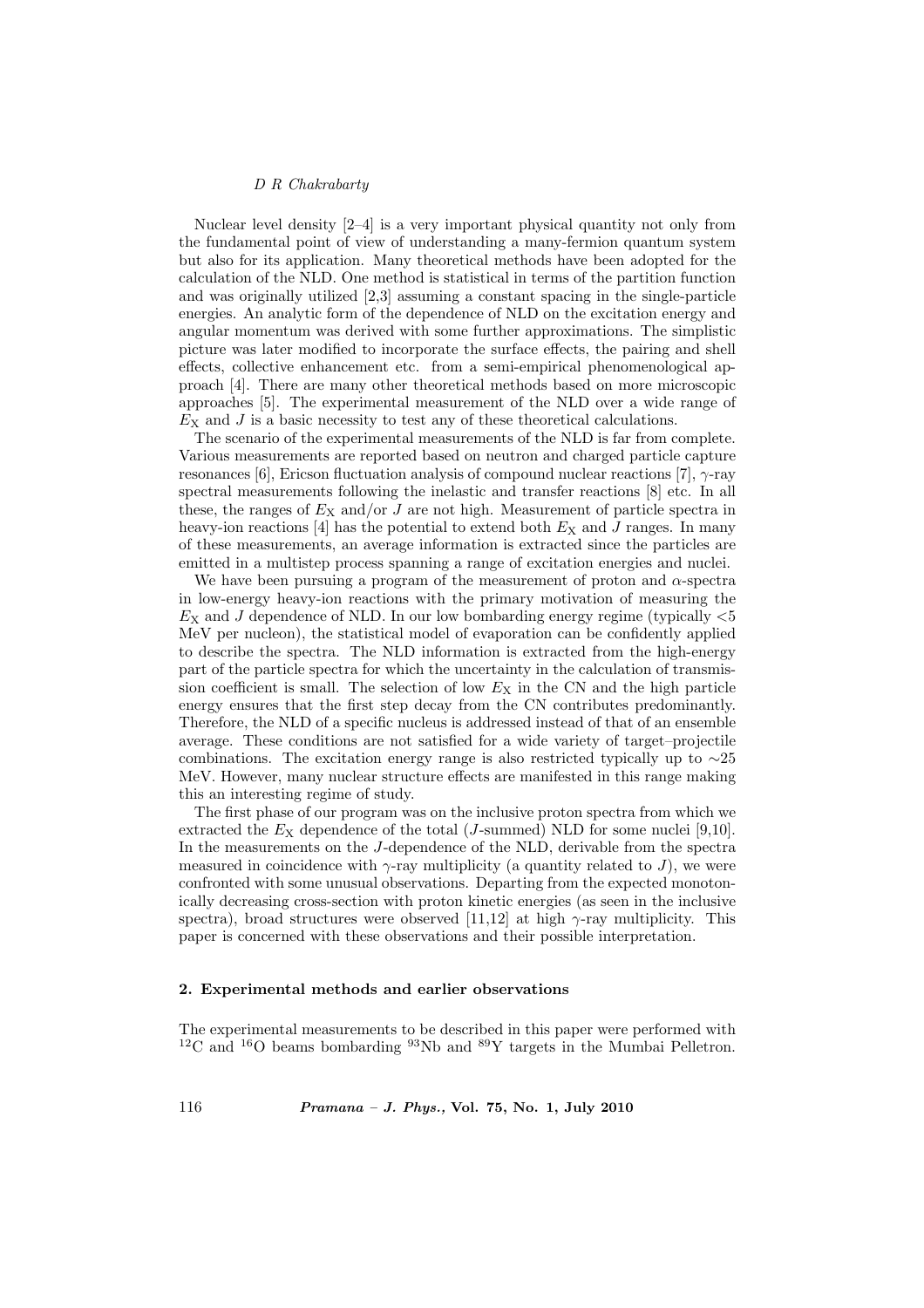## Unusual features of proton and  $\alpha$ -spectra

The beam energy range was from 37 to 54 MeV. The monoisotopic, self-supporting and chemically pure (better than 99%) targets were typically  $0.5 \text{ mg/cm}^2$  thick and prepared by rolling. Proton and  $\alpha$ -particle spectra were measured with NaI(Tl) scintillation detectors and silicon  $\Delta E-E$  telescopes, respectively, placed at suitable angles and distances. The contributions to the spectra from the carbon and oxygen impurities were subtracted by measuring with suitable carbon and oxygen targets. The  $\gamma$ -ray multiplicity was measured in an array of 14 bismuth germanate (BGO) detectors arranged in two close-packed groups of seven. The efficiency of the array ranged from ∼55 to 60% for 662 keV  $\gamma$ -ray. The other details of the measurements are described in [11–13].

As mentioned in the Introduction, in our earlier measurements [11,12] of foldgated centre of mass (c.m.) proton spectra in the <sup>12</sup>C + <sup>93</sup>Nb reaction at  $E(^{12}C)$  = 40 and 42.5 MeV, we observed broad structures at high folds. Here fold means the number of BGO detectors simultaneously producing electronic signals following the detection of low-energy  $\gamma$ -rays. The structures were also observed in an exclusive measurement in coincidence with the fusion residue  $\gamma$ -rays further establishing that their origin is not from target impurities. The structures were more prominent at higher folds and lower bombarding energies. For a given beam energy, the mean energy of the structure was seen to decrease with fold whereas for a given fold, it was seen to go up with beam energy.

Assuming that the observed broad structures have a compound nuclear origin, a comparison of the measured spectra with the statistical model calculation for the evaporation from a compound nucleus was made. In this calculation, the phenomenological prescription of the NLD, as mentioned in the Introduction, was used. The prescription included the shell effect and its damping with excitation energy following the formulation of Ignatyuk et al [14]. The  $E_X$  and J dependence of the NLD were taken as

$$
\rho(E_X, J) \sim \frac{(2J+1)\sqrt{a}}{U^2} \exp(2\sqrt{aU}),\tag{1}
$$

where

$$
U = E_{\rm X} - E_{\rm rot} - \Delta_{\rm P},\tag{2}
$$

$$
E_{\rm rot} = \frac{\hbar^2}{2S} J(J+1).
$$
 (3)

Here  $\Delta_P$  is the pairing energy and  $\Im$  is the moment of inertia. The energy-dependent NLD parameter a, given by

$$
a = \tilde{a} \left[ 1 - \frac{\Delta_{\rm S}}{U} \{ 1 - \exp(-\gamma U) \} \right],\tag{4}
$$

manifests the shell effect and its damping characterized by the shell correction  $\Delta_S$ in mass and the parameter  $\gamma$ . The calculations were done using the code CAS-CADE [15] after suitable modifications because in its original version, the code cannot calculate the fold-gated particle spectra. Other details of the calculation can be seen in [11].

Pramana – J. Phys., Vol. 75, No. 1, July 2010 117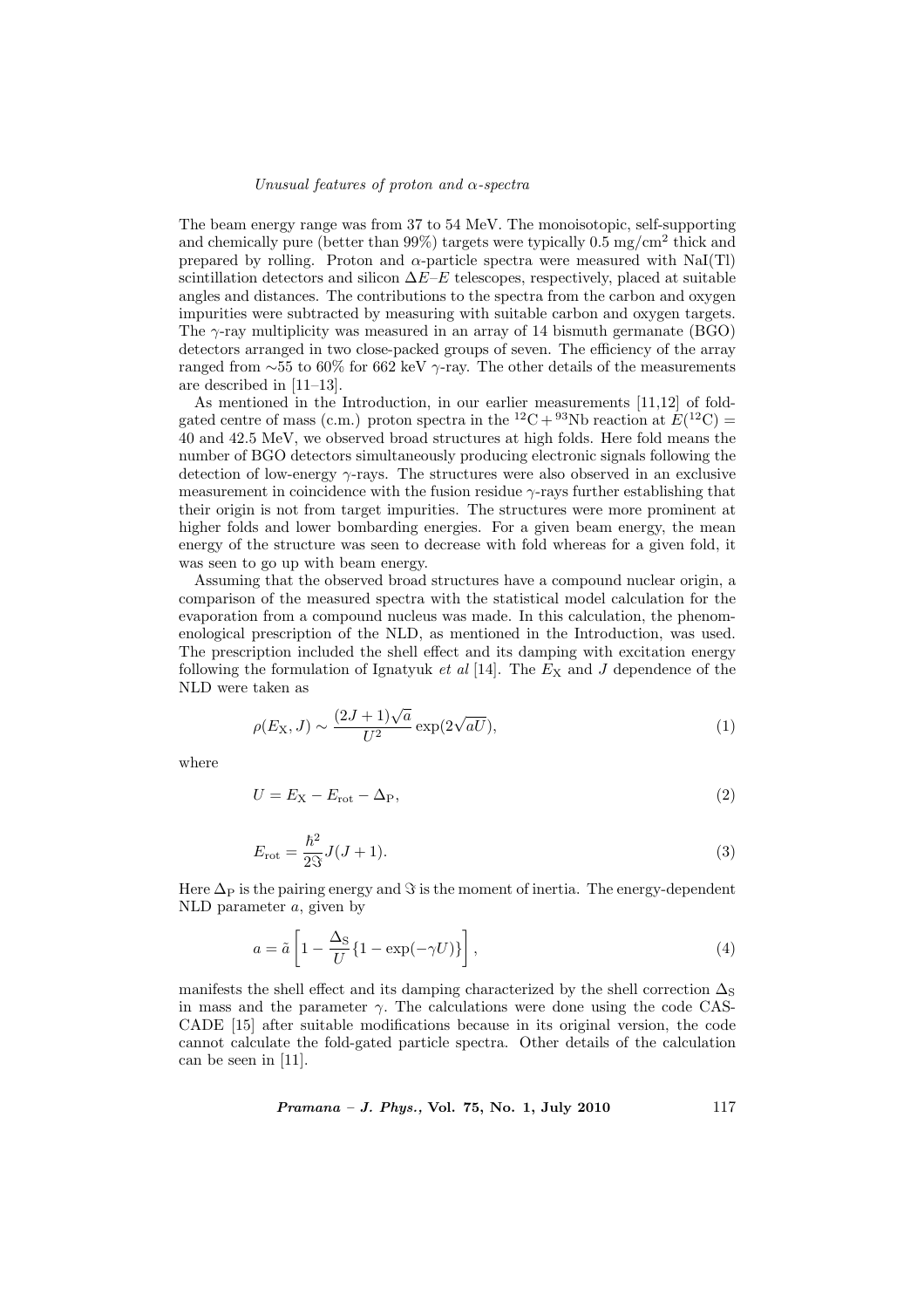The calculated proton spectra for different folds were seen to fall monotonically with proton energy and could not describe the observed broad structures. Guided by the systematics of the structures, a possible explanation was proposed in terms of an  $E<sub>X</sub>$  and J-dependent enhancement of the NLD. The conventional NLD was multiplied by an enhancement function

$$
\varepsilon(E_X, J) = 1 + Kf(E_X)g(J),\tag{5}
$$

where

$$
f(E_X) = \exp\left[-\frac{(U - E_c)^2}{2\sigma_E^2}\right], \quad U > E_c
$$
  
= 1, \qquad U < E\_c

and

$$
g(J) = \exp\left[-\frac{(J-J_{\rm c})^2}{2\sigma_J^2}\right], J < J_{\rm c}
$$

$$
= 1, \qquad J > J_{\rm c}.
$$

Here K denotes the enhancement factor and the full-width at half-maxima corresponding to  $\sigma_J$  and  $\sigma_E$  are denoted by  $\Delta_J$  and J-dependent  $\Delta_E = p - qJ$ . The above form implies a uniform enhancement factor up to a certain critical energy  $E_c$ above the yrast plus pairing energy (corresponding to a critical temperature) and a damping in the enhancement at higher energies. In the angular momentum space, the enhancement takes place above a critical value  $J_c$  and damps at lower angular momenta. The calculated spectra utilizing the enhanced NLD prescription reasonably reproduced the broad features of all the fold-gated spectra. The best choices for the enhancement parameters are tabulated later along with those obtained in the recent measurements.

## 3. Recent measurements

The main motivation behind our recent measurements was as follows: If the observed broad structures really have a compound nuclear origin, the proton spectral shape in the c.m. system should be independent of the entrance channel and the angular distribution should be symmetric around 90◦ . The recent measurements were therefore made on the proton spectra in the  ${}^{12}C + {}^{93}Nb$  and  ${}^{16}O + {}^{89}Y$  reactions, forming the same compound nucleus <sup>105</sup>Ag, at various beam energies and detector angles. Measurements were also made in  ${}^{12}C + {}^{89}Y$  reaction. Finally,  $\alpha$ spectra have been measured in the <sup>12</sup>C + <sup>93</sup>Nb reaction at three beam energies in order to address the exit channel dependence of the observed structures. Table 1 gives the detailed information of the various measurements (some of which have already been reported in [13]).

## 3.1 Observations on proton spectra

The shapes of c.m. proton spectra at various angles were similar, as seen in earlier measurements also, within  $\pm 15\%$  and, hence, the cross-sections were averaged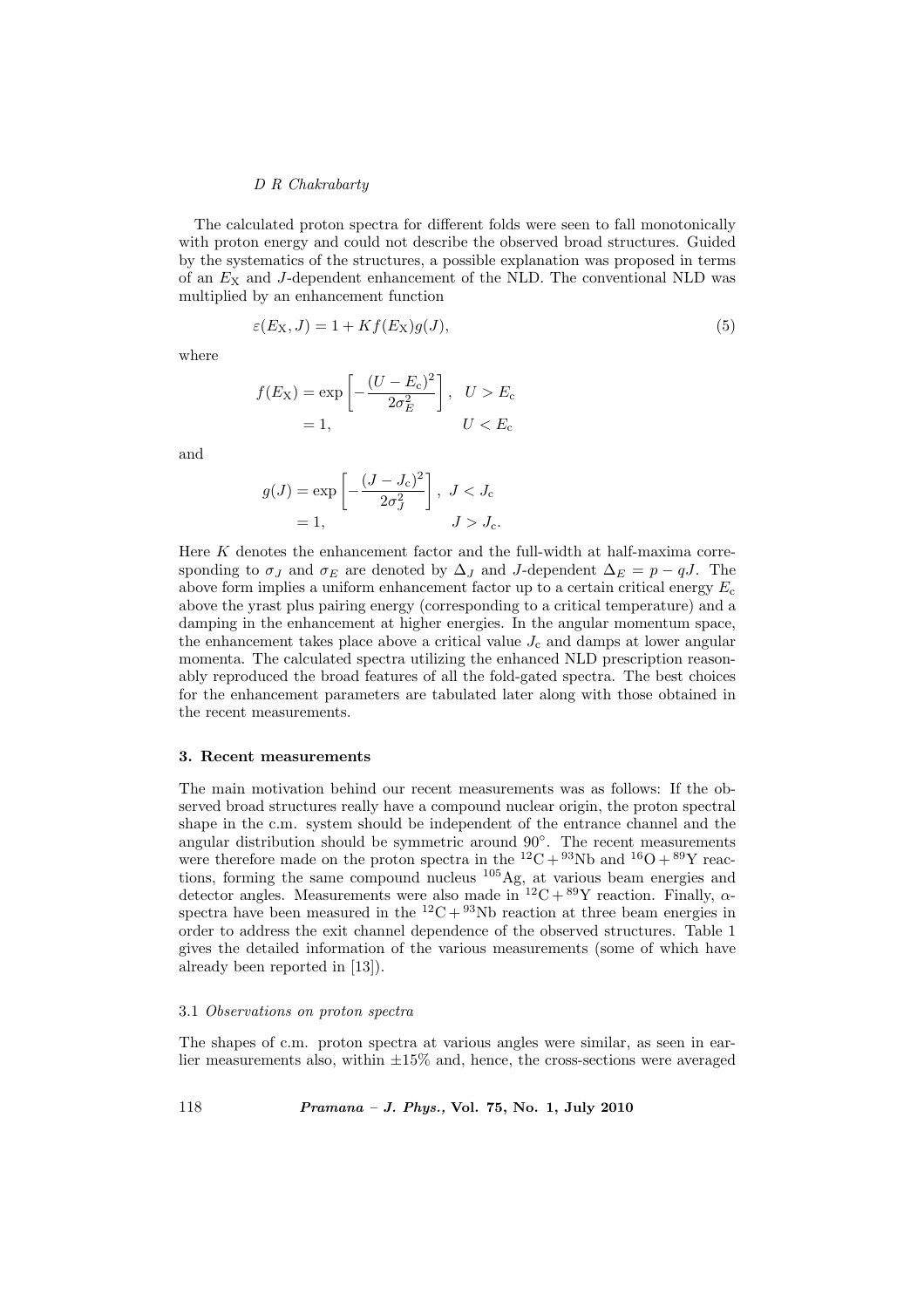## Unusual features of proton and  $\alpha$ -spectra

over various angles. These average values should be reasonable representations of the angle integrated cross-sections. Figures 1 and 2 show examples of the c.m. proton spectra from the recent measurements. In all the measured spectra, broad structures with the systematic features mentioned earlier were seen.

The similarity of the spectra in two entrance channels, forming the same compound nucleus at the same  $E_X$ , was apparent from the comparison of the spectra from the <sup>16</sup>O + <sup>89</sup>Y reaction at  $E(^{16}O) = 54$  and 51 MeV (figure 2) with those from the <sup>12</sup>C + <sup>93</sup>Nb reaction at  $E(^{12}C) = 45.5$  MeV (figure 1) and 42.5 MeV (earlier measurements), respectively. It is obvious, as also seen by actual calculations, that the statistical model calculations with the normal NLD prescription fail to reproduce the structures. The solid lines in figures 1 and 2 are the results of the

Table 1. Nuclear reactions studied in the recent measurements.

| Reaction             | $E_{\rm beam}$<br>(MeV) | $E_{\rm x}^{\rm CN}$<br>(MeV) | Measured spectra |  |  |
|----------------------|-------------------------|-------------------------------|------------------|--|--|
| ${}^{12}C+{}^{93}Nb$ | 37.5                    | 32.7                          | $\alpha$         |  |  |
|                      | 40.0                    | 34.9                          | $p, \alpha$      |  |  |
|                      | 45.0                    | 39.4                          | $\alpha$         |  |  |
|                      | 45.5                    | 39.8                          | $\boldsymbol{p}$ |  |  |
| $^{16}O+^{89}Y$      | 51.0                    | 37.5                          | $\boldsymbol{p}$ |  |  |
|                      | 54.0                    | 39.8                          | $\boldsymbol{p}$ |  |  |
| $^{12}C+^{89}Y$      | 40.0                    | 34.5                          | $\boldsymbol{p}$ |  |  |



**Figure 1.** Fold-gated proton spectra (filled circles) for various folds  $F$  in the <sup>12</sup>C + <sup>89</sup>Y and <sup>12</sup>C + <sup>93</sup>Nb reactions. The solid lines are the results of statistical model calculations with the enhanced NLD prescriptions.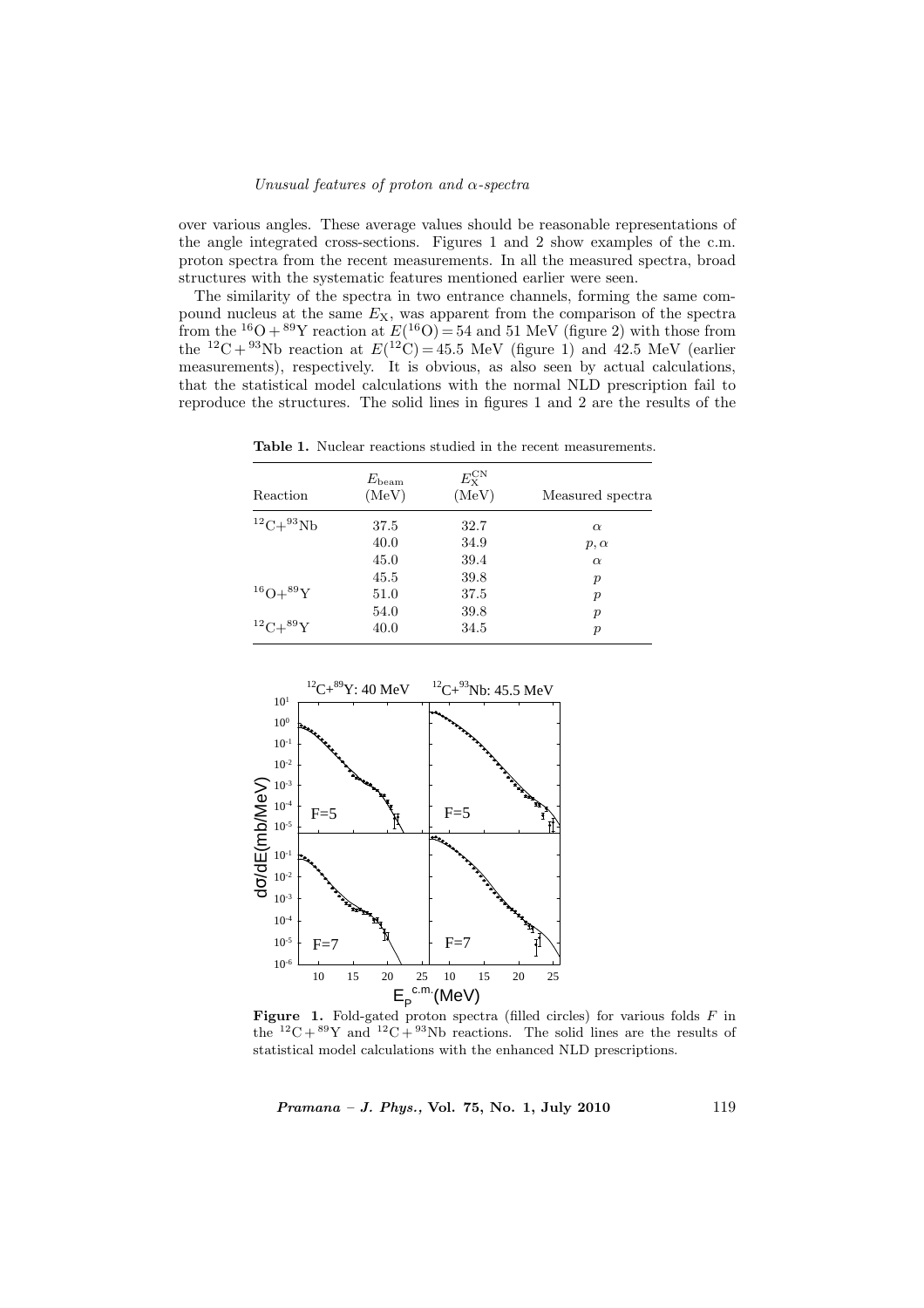

**Figure 2.** Same as figure 1 except that the spectra are for  ${}^{16}O + {}^{89}Y$  reaction.

| Reaction            | $E_{\rm beam}$<br>(MeV) | $E_{\rm x}^{\rm CN}$<br>(MeV) | Κ  | $E_{\rm c}$<br>(MeV) | $\boldsymbol{v}$<br>(MeV) | q<br>(MeV) | $J_c$ | $\Delta_J$ | Measurement |
|---------------------|-------------------------|-------------------------------|----|----------------------|---------------------------|------------|-------|------------|-------------|
| $^{12}C + ^{93}Nb$  | 40.0                    | 35.3                          | 30 | 3                    | 3.5                       | 0.06       | 18    | 3          | Earlier     |
|                     | 42.5                    | 37.5                          | 30 | 3                    | 3.5                       | 0.06       | 18    | 3          | Earlier     |
|                     | 45.5                    | 39.8                          | 30 | 3                    | 3.5                       | 0.06       | 18    | 3          | Present     |
| $^{16}O + ^{89}Y$   | 51.0                    | 37.5                          | 35 | 3                    | 3.5                       | 0.06       | 18    | 3          | Present     |
|                     | 54.0                    | 39.8                          | 30 | 3                    | $3.5\,$                   | 0.06       | 18    | 3          | Present     |
| ${}^{12}C+{}^{89}Y$ | 40.0                    | 34.5                          | 30 | 3.5                  | 3                         | 0.07       | 18    | 3          | Present     |

Table 2. Parameters for the enhanced NLD prescription.

calculation with the enhanced NLD prescription showing a reasonably good fit to the data. The parameters for the enhanced NLD prescription are shown in table 2 along with the values from our earlier measurements. A very similar set of enhancement parameters explains the data for both the entrance channels. This observation suggests that the structures have a compound nuclear origin.

Figure 3 shows the measured c.m. proton spectra in the <sup>12</sup>C + <sup>93</sup>Nb reaction at  $E(^{12}C)$  = 40 MeV, for fold  $F > 5$ , at the laboratory angles of 52.5° and 122.5° which correspond to c.m. angles of  $\sim 55^{\circ}$  and 125°, respectively, for the protons in the broad structure regime. The lower panel shows the ratio of the cross-sections. At higher folds, the background subtraction from the carbon and oxygen impurities (more important at forward angle) could be made with a high level of confidence. The observed overlap of the spectra for the two angles establish the symmetry about the c.m. angle of 90◦ . This observation strongly supports the compound nuclear origin of the structures.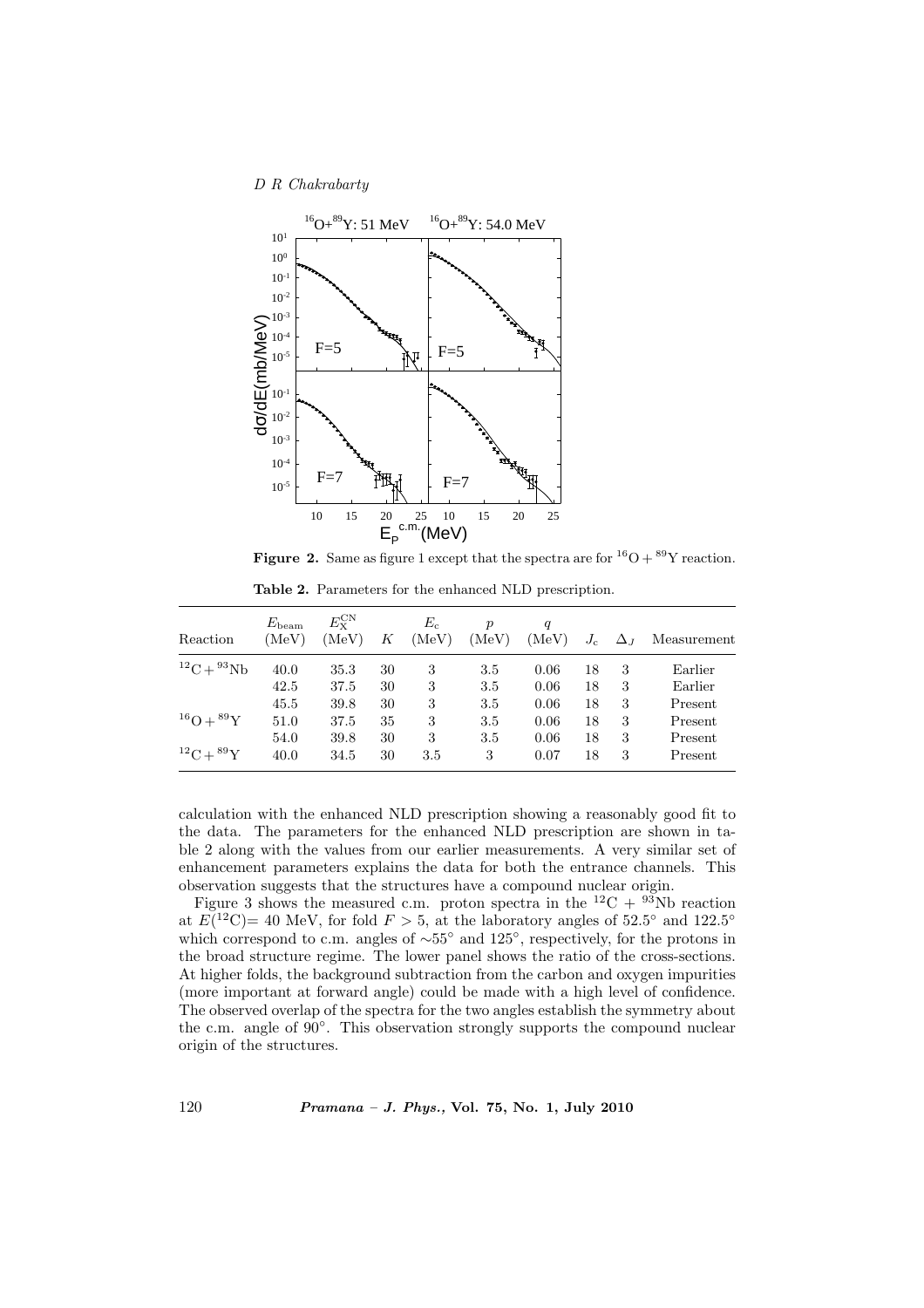Unusual features of proton and  $\alpha$ -spectra



Figure 3. Experimental proton spectra at two angles symmetric about 90<sup>°</sup> in the c.m. system and their ratio in the reaction and fold window shown in the figure.

## 3.2 Observations on α-spectra

Figure 4 shows examples of the c.m. spectra for  $\alpha$ -particles in the  $^{12}C + ^{93}Nb$ reaction at two angles. The energy-dependent cross-sections for  $\alpha$ -particles differ up to ±50% at the angles measured. However, the shapes of the c.m. spectra are similar so far as showing a prominent broad structure at higher  $\alpha$ -particle energies at both the angles. The statistical model calculations for fold-gated  $\alpha$ -particle spectra were done with the enhanced NLD prescription using similar parameters as used for the proton spectra. The results shown in figure 4 indicate that the shape of the experimental cross-sections cannot be reproduced by these calculations except for the appearance of a broad structure at high folds. However, the experimental spectra show prominent structures at low folds also. Although better fits were obtained for the inclusive  $\alpha$ -particle spectra for energies beyond 15 MeV, our earlier measurement of inclusive  $\alpha$ -particle spectra [16] in the <sup>12</sup>C + <sup>93</sup>Nb reaction showed a large disagreement with the statistical model calculations in the evaporation bump region ( $E_{\alpha} = 7{\text -}15$  MeV).

## 4. Discussion

The compound nuclear origin of the broad structures in the proton spectra suggests that the excitation energy and angular momentum dependence of the NLD deviates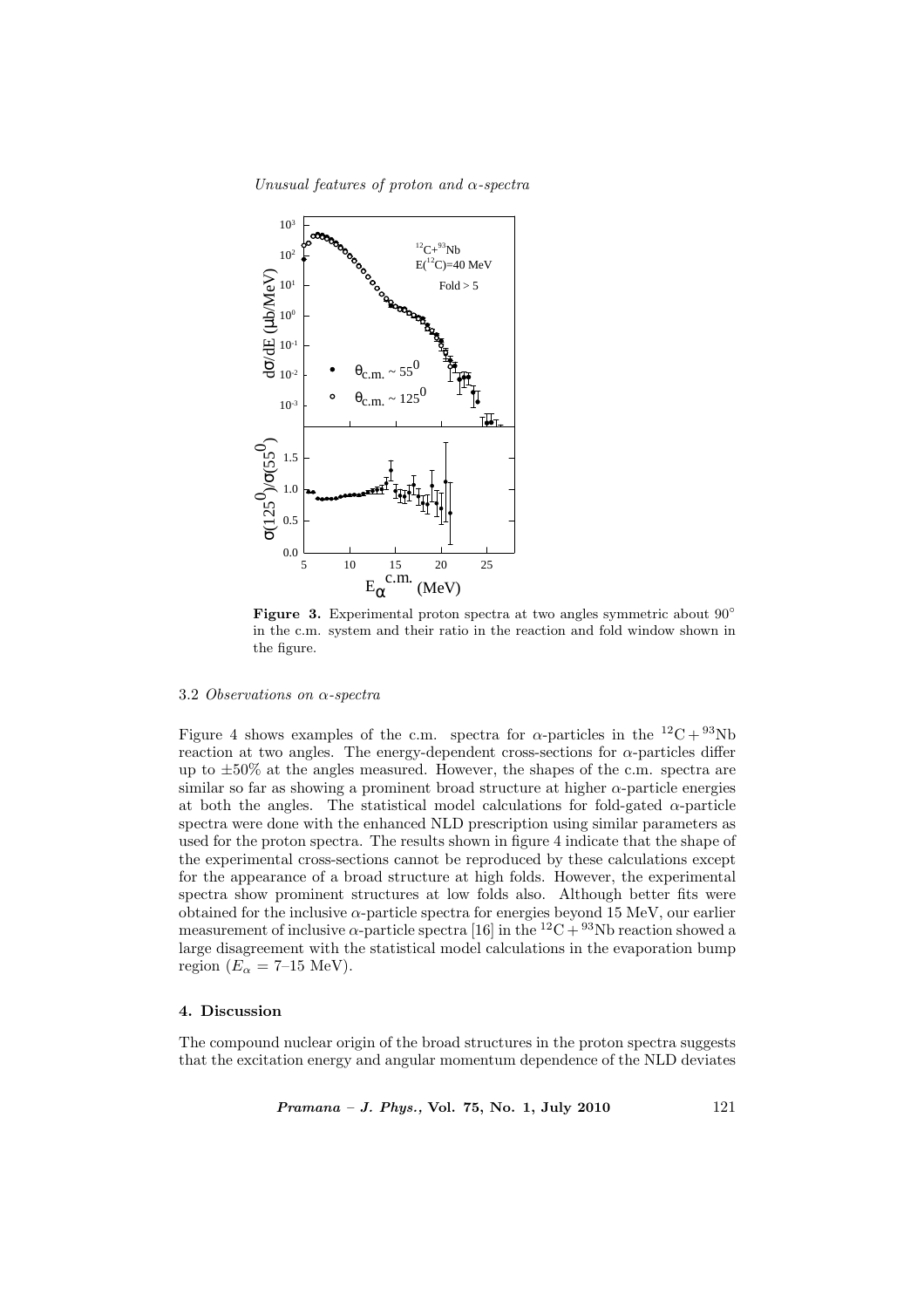

Figure 4. Experimental  $\alpha$ -spectra at two angles and beam energies are shown in the figure. The solid lines are the results of statistical model calculations with the enhanced NLD prescription.

strongly from the conventional wisdom. Since the proton energies in the region of the broad structures correspond mainly to those from the first step emission from the compound nucleus, we are addressing the NLD in a specific nucleus having the atomic and mass numbers one less than that of the compound nucleus. In this regard and to our knowledge, this is the first direct measurement of the excitation energy and the angular momentum dependence of the NLD in a specific nucleus. Our empirical prescription of the modified NLD consistently describes the unusual features of the spectra in a variety of reactions and bombarding energies with very similar parameters. These results strongly suggest that an enhancement in NLD near the yrast line is the explanation for the observed broad structures. More experiments are, of course, required to see if this is a generic feature or special to the particular mass region studied in this work.

In the normal phenomenological NLD formula used in the present calculations, the collective enhancement is not included. The collective enhancement has been proposed earlier in the context of the NLD in rare-earth nuclei [3] and the fragment mass distributions in the  $^{238}U + Cu$  reaction at 950 MeV per nucleon [17]. The enhanced NLD, required to explain the broad structures in this work, could be ascribed to the collective enhancement. In a recent series of papers, the calculation of the NLD from a combinatorial approach has been done including the rotational and vibrational enhancements [18]. The results are available in a tabular form in the website mentioned in ref. [18]. Figure 5 shows a comparison of the results of these calculations for <sup>104</sup>Pd with the enhanced NLD used in this work. Since the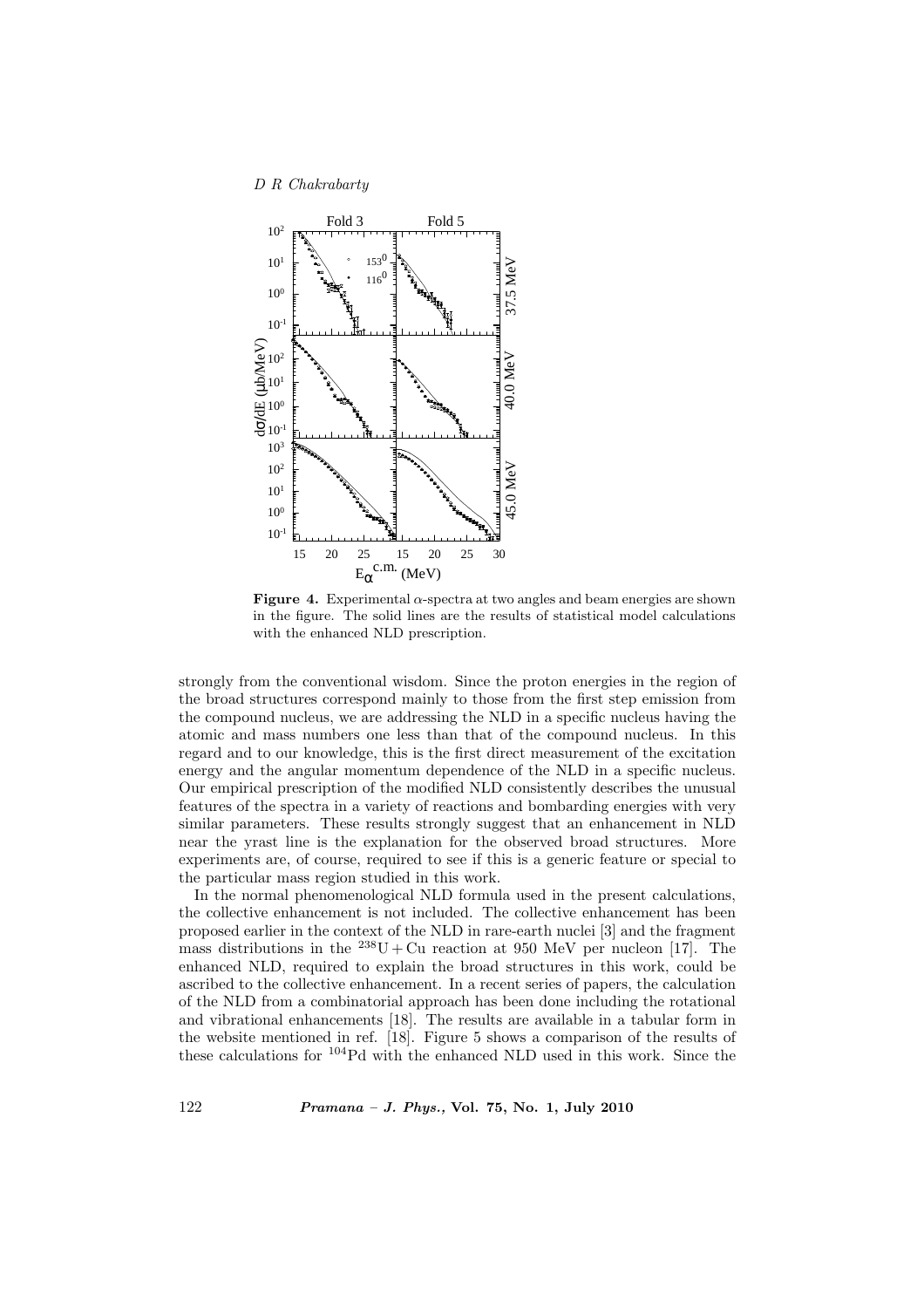Unusual features of proton and  $\alpha$ -spectra



Figure 5. Experimentally extracted enhanced NLD (Exp.) and the calculated values (Theory) as a function of  $E_X$  for two angular momenta in <sup>104</sup>Pd.

absolute value of the NLD cannot be extracted from the measurements of particle spectra, the NLD values derived in the present work has been normalized to the calculation at  $E_X = 10$  MeV and  $J = 10$ . The calculations, however, do not agree with the experimental  $E_X$  and  $J$  dependence of NLD. Our understanding of the NLD, not very far away from the yrast line, seems to be still inadequate.

The discrepancy between the measured and calculated fold-gated  $\alpha$ -spectra, even after including the enhanced NLD prescription, points towards other non-statistical processes contributing to the spectra. As mentioned above, we have seen the discrepancy even for the inclusive spectra in the  ${}^{12}C + {}^{93}Nb$  reaction at low bombarding energies. The observed 'evaporation bump' showed up at a lower energy than that expected from the evaporation process. The discrepancies were not seen in <sup>16</sup>O-induced reactions [19] even at low bombarding energies. One reason for these observations could be the  $\alpha$ -transfer reaction with the <sup>12</sup>C projectile. In this process, the ejectile <sup>8</sup>Be is unstable and breaks up into two  $\alpha$ -particles. One of these two could reach the detector and add to the measured spectra. The spectrum from this process can peak at a lower energy (shifting with beam energy) compared to the evaporation bump position. Note that with the  $^{16}$ O projectile, the  $\alpha$ -transfer process creates the <sup>12</sup>C ejectile which is particle stable in its ground and the first excited states. If  ${}^{8}$ Be is produced in an excited state, the energy of the  $\alpha$ -particles from its subsequent decay has a wide distribution. This could mimic the appearance of a broad structure at  $\alpha$ -energies well above the evaporation bump. Over and above, the massive transfer of  ${}^{8}$ Be to the target could be possible even for low J in the final nucleus. All these issues indicate that the extraction of the NLD information from  $\alpha$ -spectra in <sup>12</sup>C-induced reactions is difficult.

#### 5. Summary and outlook

In summary, this paper describes an ongoing experimental program on the measurement of proton and article spectra in low-energy heavy-ion reactions at the Mumbai Pelletron Centre. The primary aim is to measure the excitation energy and angular momentum dependence of the nuclear level density. In the  $\gamma$ -multiplicity gated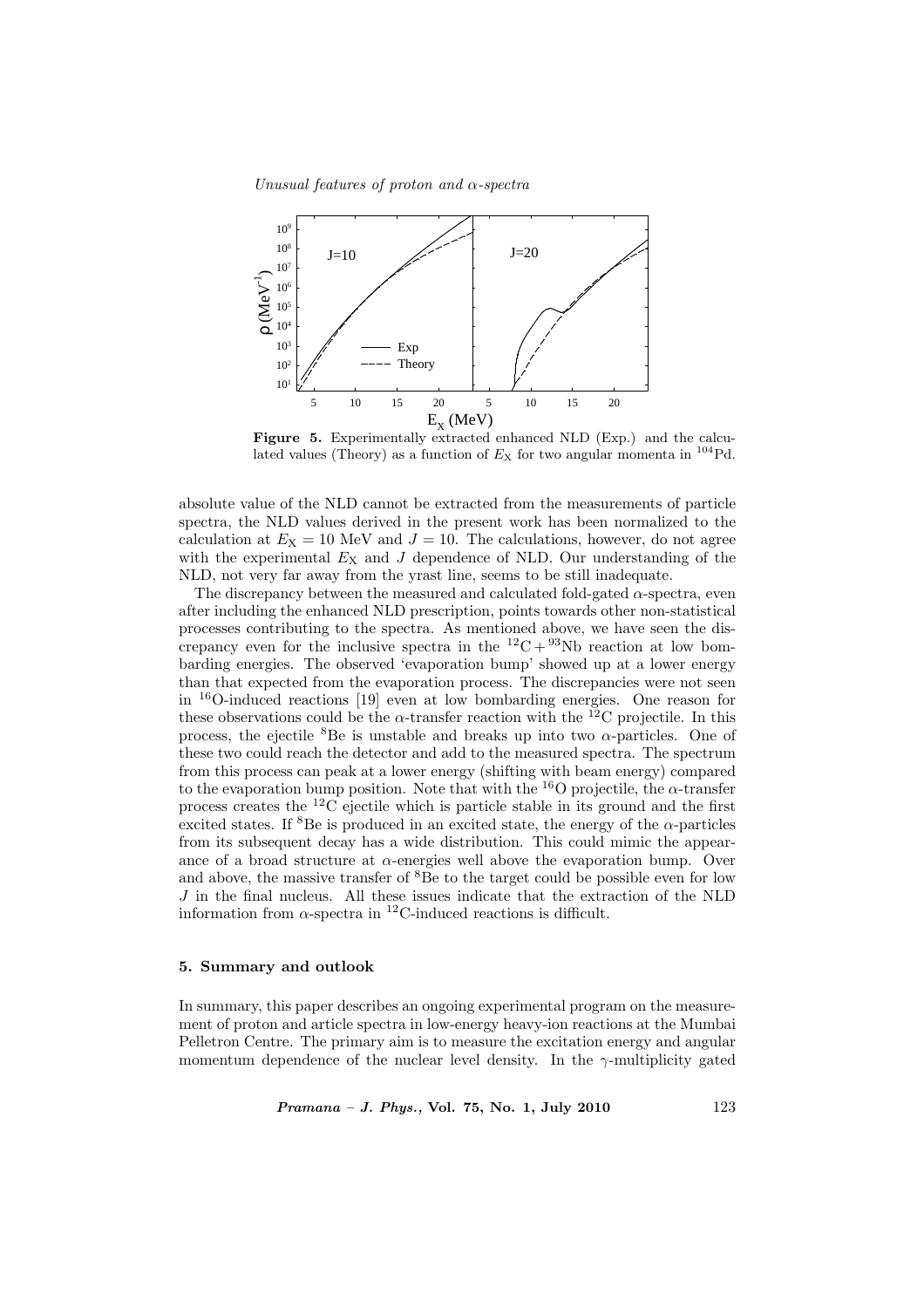proton and  $\alpha$ -spectra, measured with <sup>12</sup>C and <sup>16</sup>O beams on <sup>93</sup>Nb and <sup>89</sup>Y targets, an unusual feature of a broad structure at high particle energies is observed. In the case of proton spectra, the measurements establish the compound nuclear origin of the structures. A statistical model calculation with the conventional level density prescription fails to explain the data whereas an excitation energy and angular momentum-dependent enhancement in the level density appears to be successful. The enhancement probably corresponds to the collective enhancement in a certain regime of energy and angular momentum. A comparison of a recent microscopic calculation with the proposed level density, however, shows a disagreement. The broad structures also appear in the  $\alpha$ -spectra. In this case, a statistical model calculation even with the enhanced level density cannot describe the data. Other reaction mechanisms like the  $\alpha$ -transfer to the target followed by the break-up of the <sup>8</sup>Be ejectile as well as the <sup>8</sup>Be transfer to the target could be important.

In future, the present observations should be pursued in other systems, although, as mentioned in the Introduction, such a program of addressing the nuclear level density in a specific nucleus cannot be widely extended. The scope of the studies can be expanded with radioactive ion beams. In the case of  $\alpha$ -spectra, measurements should be made with  $^{16}O$  and other projectiles covering a wide angular range to shed more light on the possible non-statistical reaction mechanisms.

## Acknowledgements

The work described in this paper is a team work with the colleagues A Mitra, V M Datar, Suresh Kumar, E T Mirgule, P C Rout, V Nanal and R Kujur. The author acknowledges the contribution from our earlier colleague H H Oza.

## References

- [1] R J Charity, Phys. Rev. C61, 054614 (2000) and references therein
- [2] H A Bethe, Phys. Rev. 50, 332 (1936); Rev. Mod. Phys. 9, 69 (1937)
- [3] A Bohr and B Mottelson, Nuclear structure (Benjamin, New York, 1975) Vol. 1
- [4] R Stokstad, in: Treatise on heavy ion science edited by D A Bromley (Plenum, New York, 1985) Vol. 3
- [5] S Hilaire, J P Delaroche and M Girod, *Eur. Phys. J.* **A12**, 169 (2001) and references therein
- [6] A S Iljinov et al, Nucl. Phys. A543, 517 (1992)
- [7] J R Huizenga and L G Moretto, Ann. Rev. Nucl. Sci. 22, 472 (1972)
- [8] A C Larsen *et al, Phys. Rev.* **C76**, 044303 (2007) and references therein
- [9] D R Chakrabarty, V M Datar, Suresh Kumar, E T Mirgule, H H Oza and U K Pal, Phys. Rev. C51, 2942 (1995)
- [10] U K Pal, D R Chakrabarty, V M Datar, Suresh Kumar, E T Mirgule and H H Oza, J. Phys. G25, 1671 (1999)
- [11] A Mitra, D R Chakrabarty, V M Datar, Suresh Kumar, E T Mirgule and H H Oza, Nucl. Phys. A707, 343 (2002)
- [12] A Mitra, D R Chakrabarty, V M Datar, Suresh Kumar, E T Mirgule, H H Oza, V Nanal and R G Pillay, Nucl. Phys. A765, 277 (2006)